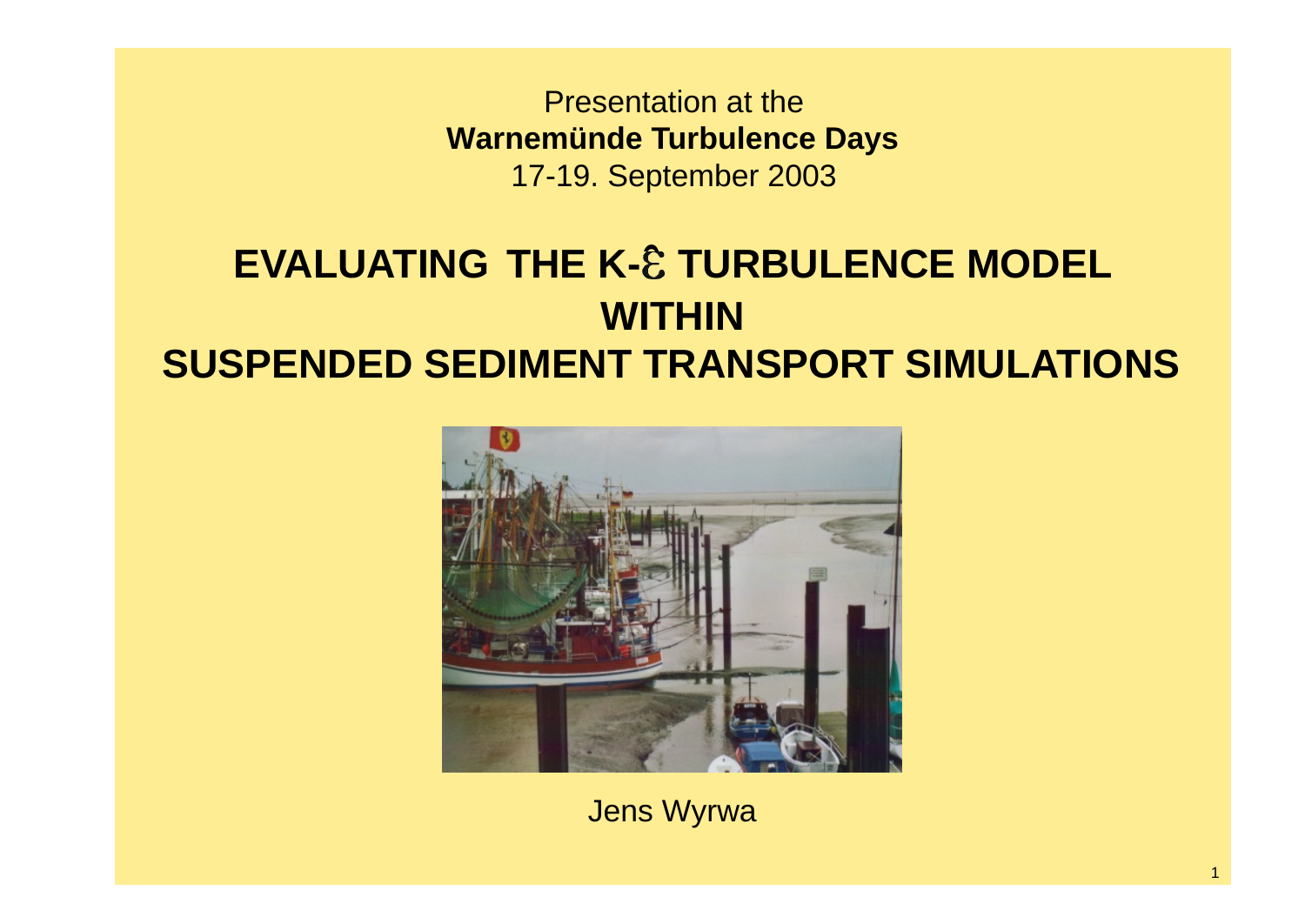### **Overview**

**Concept** 

Implementation

Test-cases

Free shear-layer

Stably stratified boundary layer Erosion

Deposition of suspended sediments

**Summary**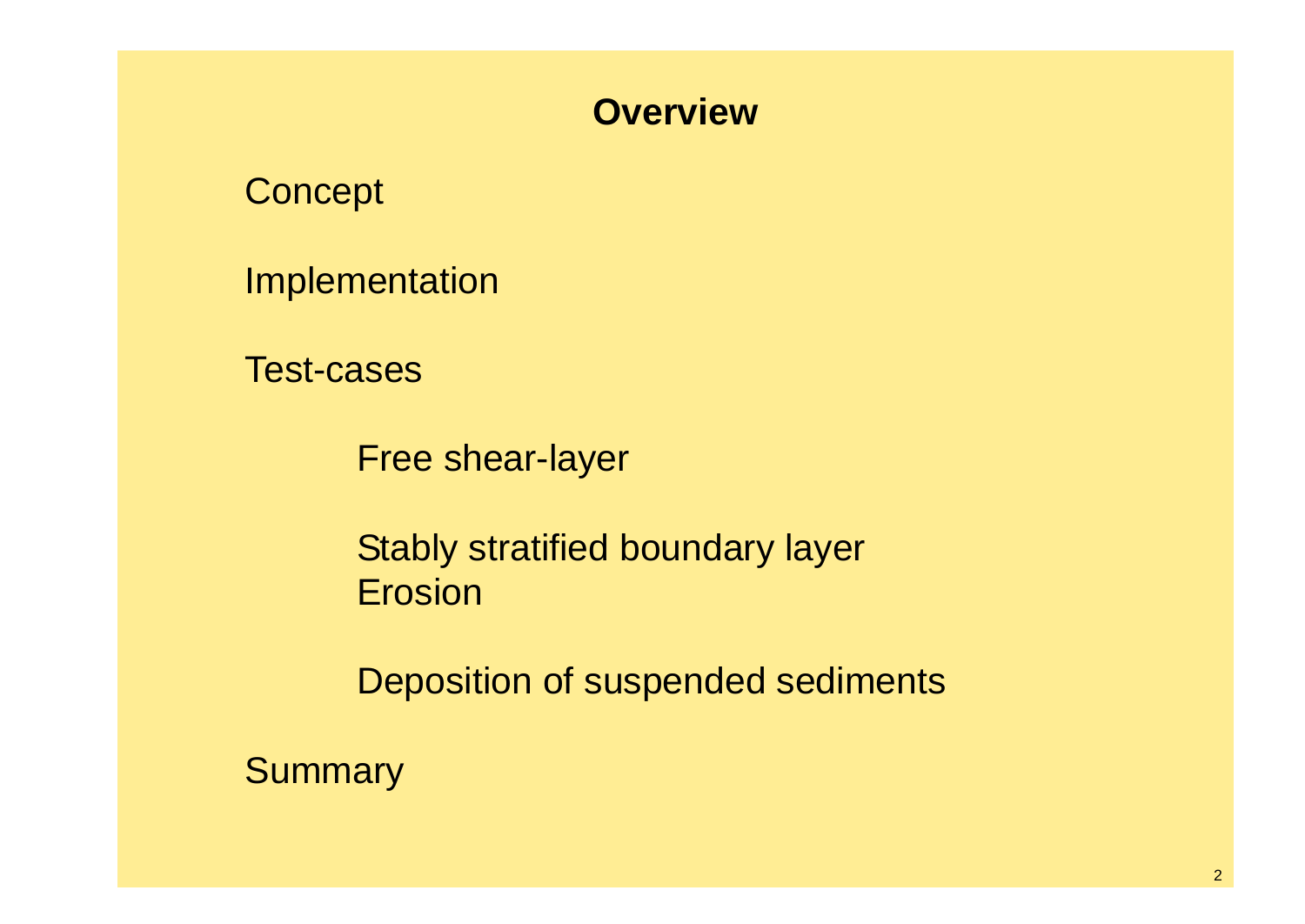# **Concept**

Accuracy of transport simulations is unknown and probably low.

#### Focus on:

- k-e turbulence-model
- stable density stratification



### Transport Simulation for fine, cohesive, suspended sediment



#### Transport rate as a measure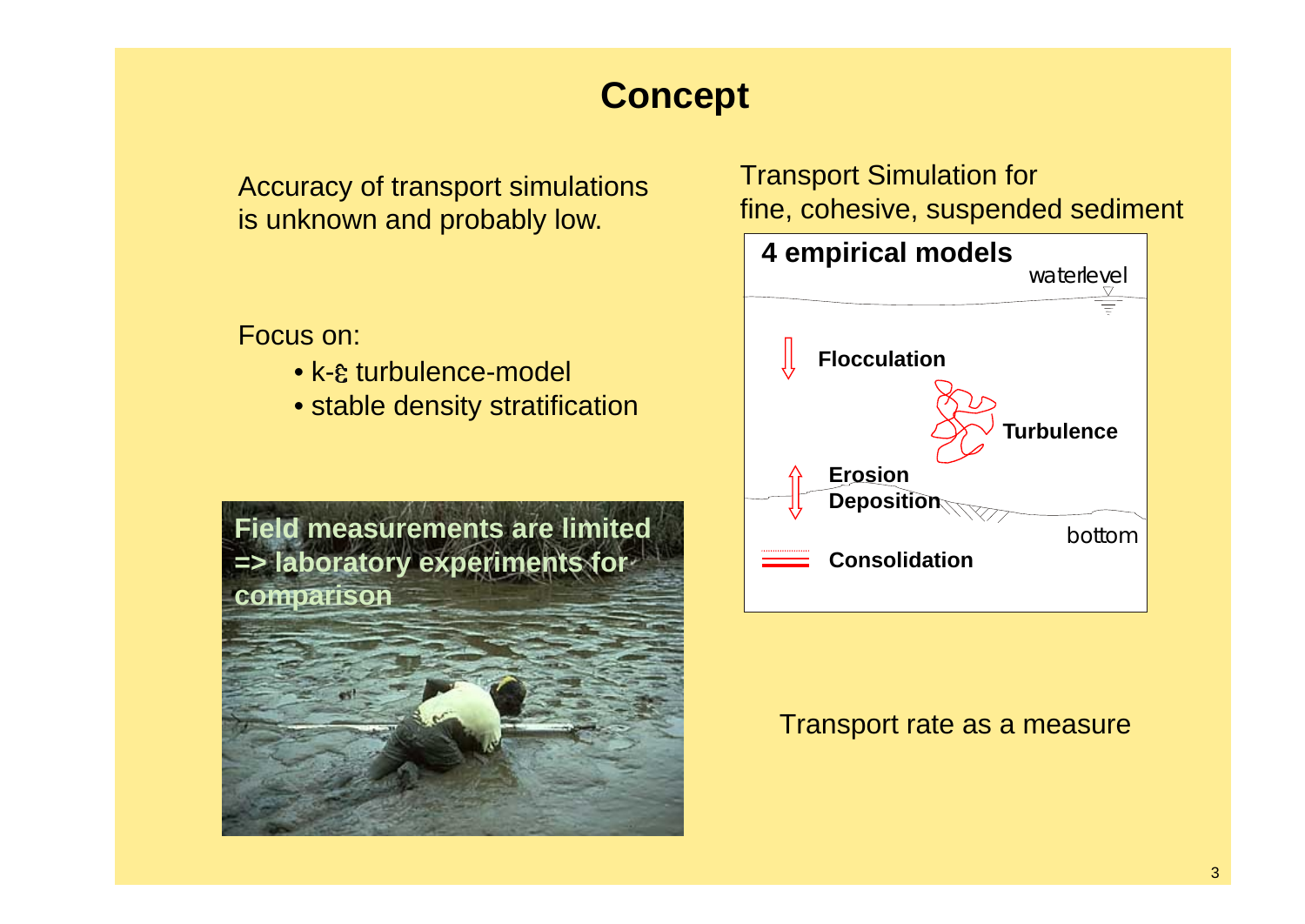### **Implementation**

### **Software "casu"**

#### **Basis**

- 3D REYNOLDS-averaged NAVIER-STOKES-equations
- Hydrostatic pressure assumption ( shallow free surface flows )
- Numerical algorithm based on the ideas of CASULLI et al.

#### **Extension**

- settling sediment
- k-e turbulence-model

#### **Verification**

• Implementation turbulence-model chain of analytical solutions (allows to check all terms a 2-eqn. turbulence-model consists of)

#### Open source •http://www.wyrwa.de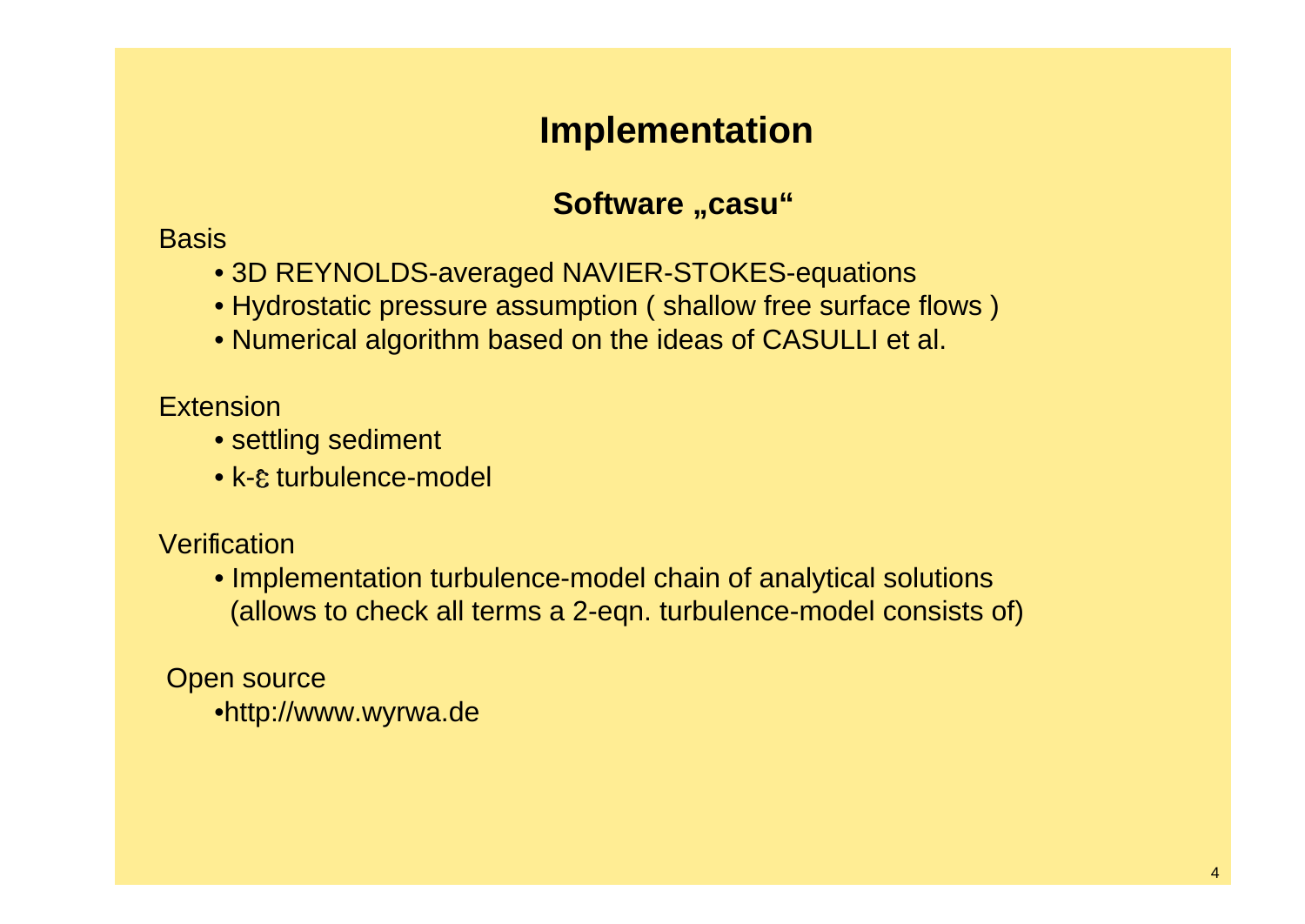### **Free (plain) shear-layer**

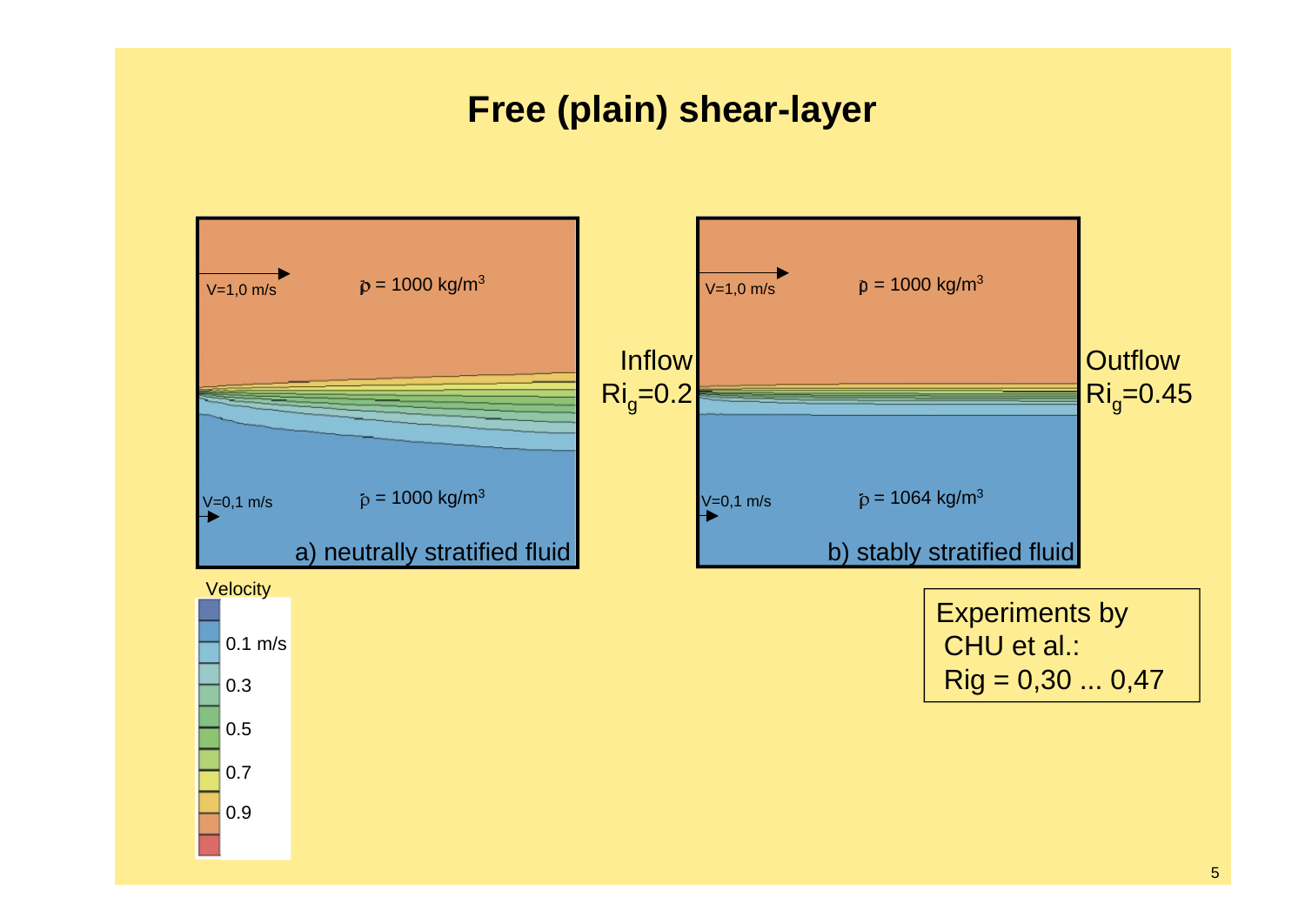### **Stably stratified boundary layer**



stability function

**GALPERIN** 

Extension of the

k-e-model with

L<sub>m</sub> - MONIN-OBUKHOV length scale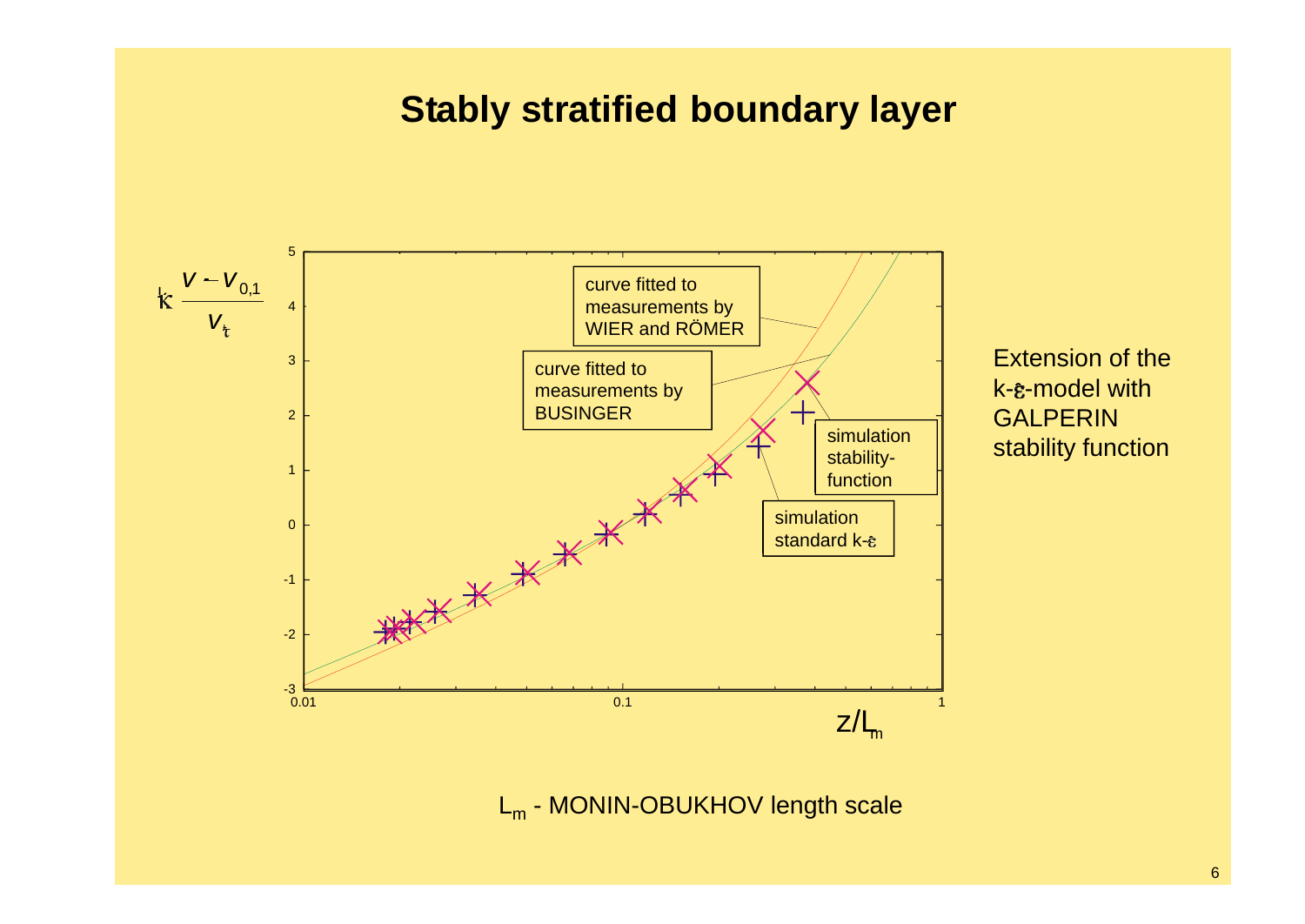## **Erosion**

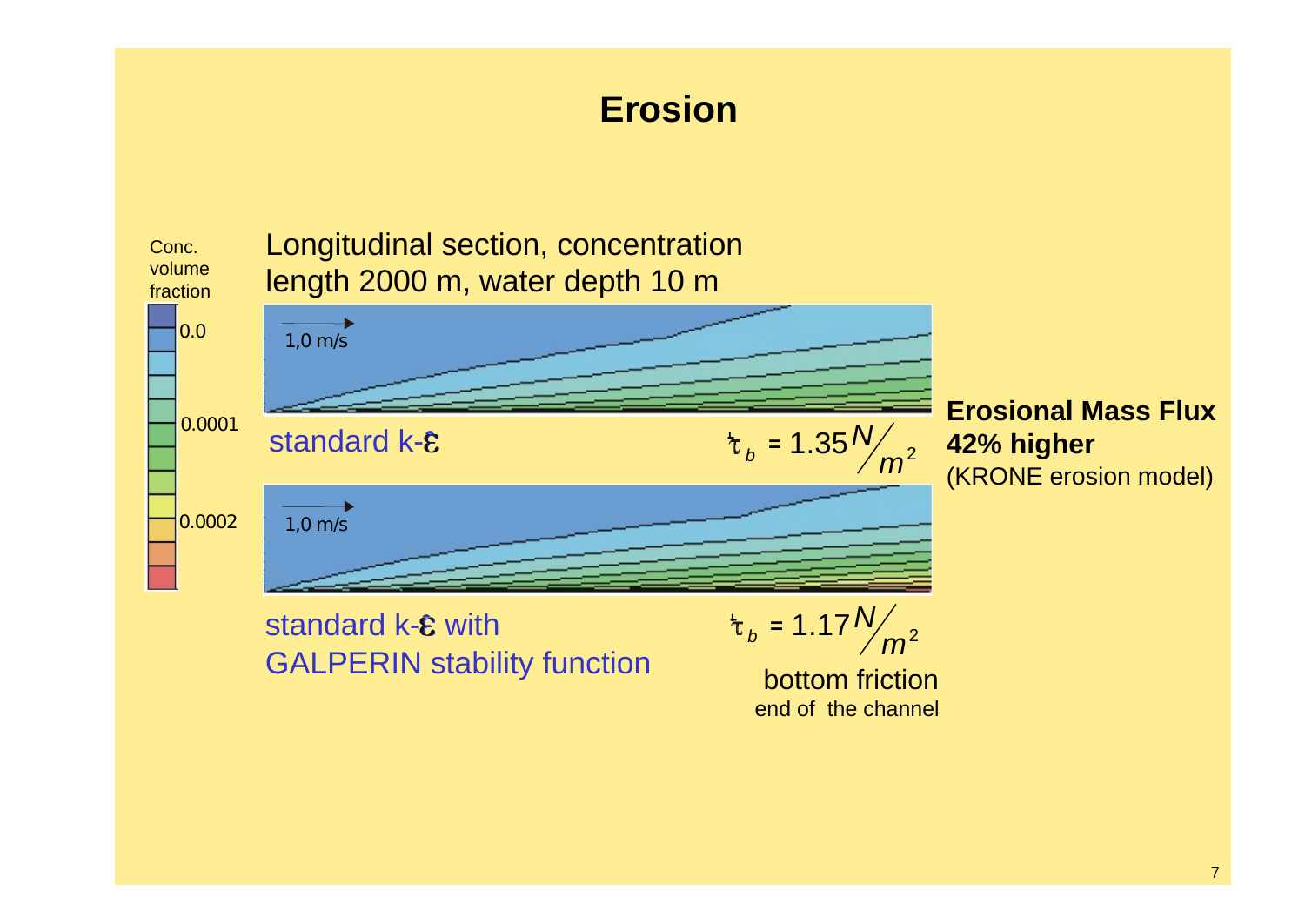## **Deposition**